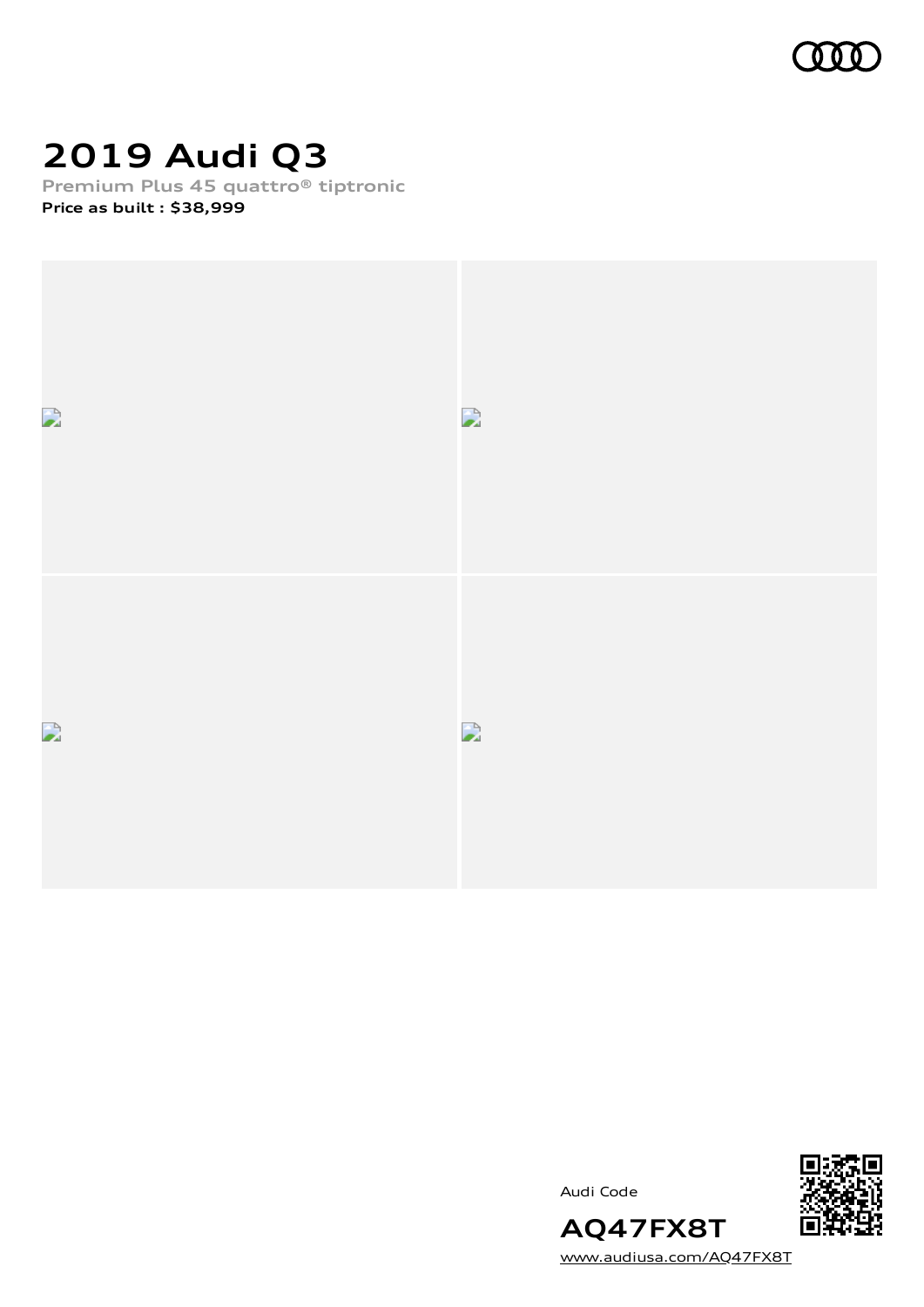#### **Audi 2019 Audi Q3** Premium Plus 45 quattro® tiptronic

**Price as buil[t](#page-8-0)** \$38,999

#### **Exterior colour**

Mythos Black metallic

### D

#### **Further Information**

|                 | N٥           |
|-----------------|--------------|
| Mileage         | 16,706 miles |
| Type of vehicle | Used car     |

**Warranty**

#### **Interior colour**

| Seats     | Black with Rock Gray stitching |
|-----------|--------------------------------|
| Dashboard | Black                          |
| Carpet    | Black                          |
| Headliner | Black                          |

#### **Audi Code** AQ47FX8T

**Your configuration on www.audiusa.com**

[www.audiusa.com/AQ47FX8T](https://www.audiusa.com/AQ47FX8T)

**Commission number** f6f1bbf10a0e09a82f04

#### **Technical Specifications**

Engine type Four-cylinder Displacement/Bore and 1,984/82.5 x 92.8 cc/mm stroke Torque 258 lb-ft@rpm Top track speed 130 mph mph Acceleration (0 - 60 mph) 7.0 seconds seconds Recommended fuel Regular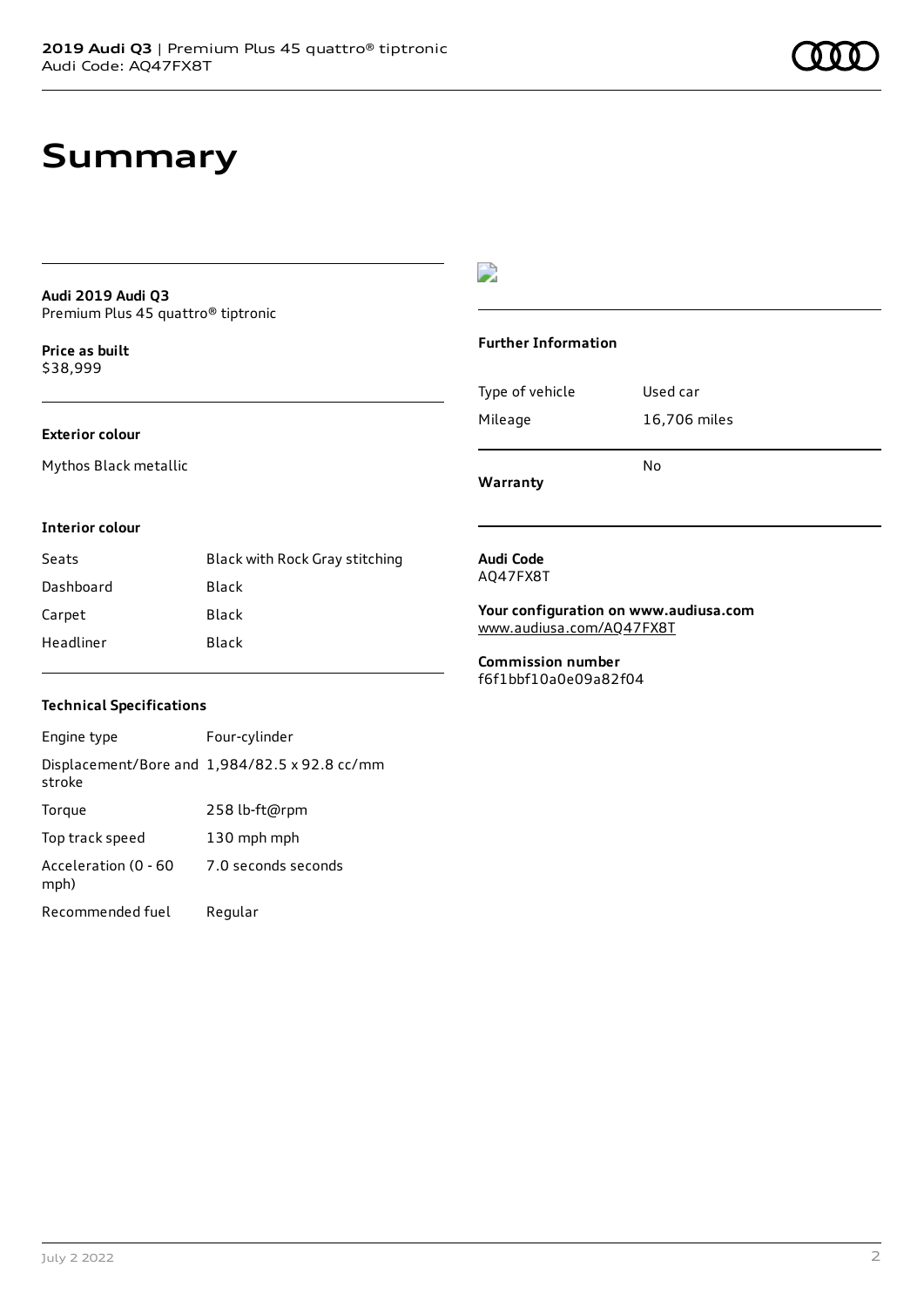

# **Standard features**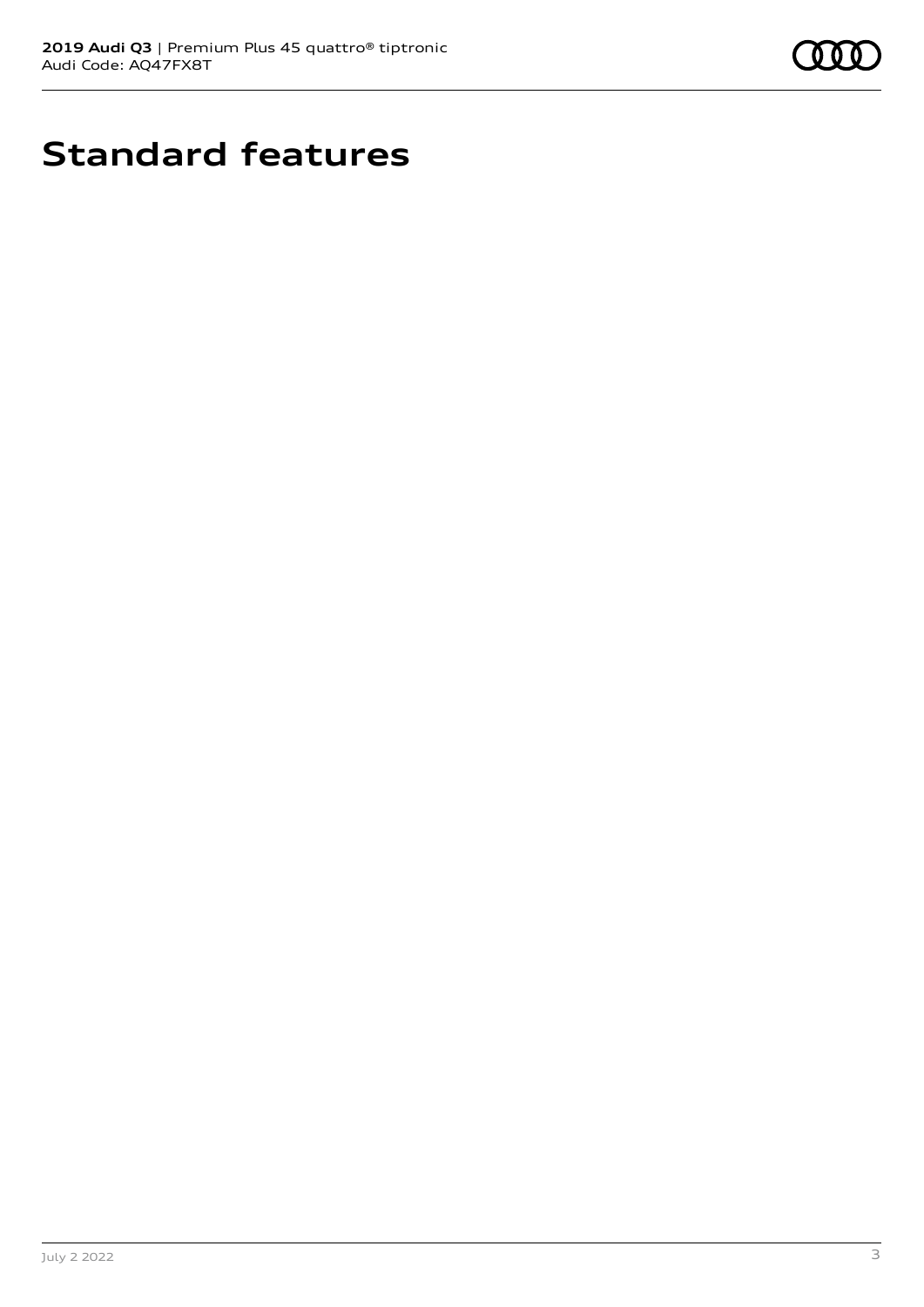# **Dealer remarks**

Volkswagen World of Newton is proud to offer this stunning-looking 2019 Audi Q3 in Black This vehicle has passed our comprehensive inspection and comes with the following features;

Mythos Black metallic \$595.00 Black interior Included Premium Plus package \$3100.00 Alarm HomeLink® garage door opener SiriusXM® All Access service w/3-month trial subscription Audi advanced key Audi parking system plus Audi side assist with rear cross traffic assist Lane departure warning LED interior lighting package 8-way power passenger seat with 4-way power lumbar Auto-dimming interior mirror with compass Aluminum Spectrum inlays Full LED headlights Audi phone box with wireless charging and signal booster Navigation package \$2000.00 MMI Navigation plus MMI touch response (10.1\* touchscreen) Audi connect (6 month trial) Audi virtual cockpit (12.3\* screen) Bang & Olufsen® sound system \$850.00 Bang & Olufsen® sound system with 3D sound Driver assistance package \$800.00 Adaptive cruise control with stop & go 20\* Wheel package \$800.00 20\* 5-twin-spoke modular design wheels Summer performance tires Sport interior package \$500.00 Three-spoke multifunction steering wheel w/ shift paddles S line sport seats with contrast stitching Brushed Aluminum matte inlay

#### Awards:

\* 2019 KBB.com 10 Best SUVs Worth Waiting For

Here at Volkswagen World Of Newton we're committed to providing our Newton East Stroudsburg Dover NJ Jacksonville NJ and Morristown NJ drivers with the ultimate dealership experience. From a comprehensive selection of new Volkswagens and budget-friendly used cars to car loans and Volkswagen Credit leases and friendly service there's a variety of reasons why our customers continue to return to our conveniently located showroom. From the moment you walk into our brand new showroom to the moment you walk out the doors the Volkswagen World Of Newton team will provide you with the continued service you need to enjoy every mile. Are you interested in learning more about our offerings or rich-history? Consider joining us at 66 Route 206 North Newton New Jersey where we're a just a quick drive away from Newton NJ Pike County PA Sussex NJ Denville NJ and Mount Olive NJ. We truly look forward to assisting you today and in the future with all of your automotive needs! Visit us on the web at www.newtonvolkswagen.com or call us at (973) 756-3100.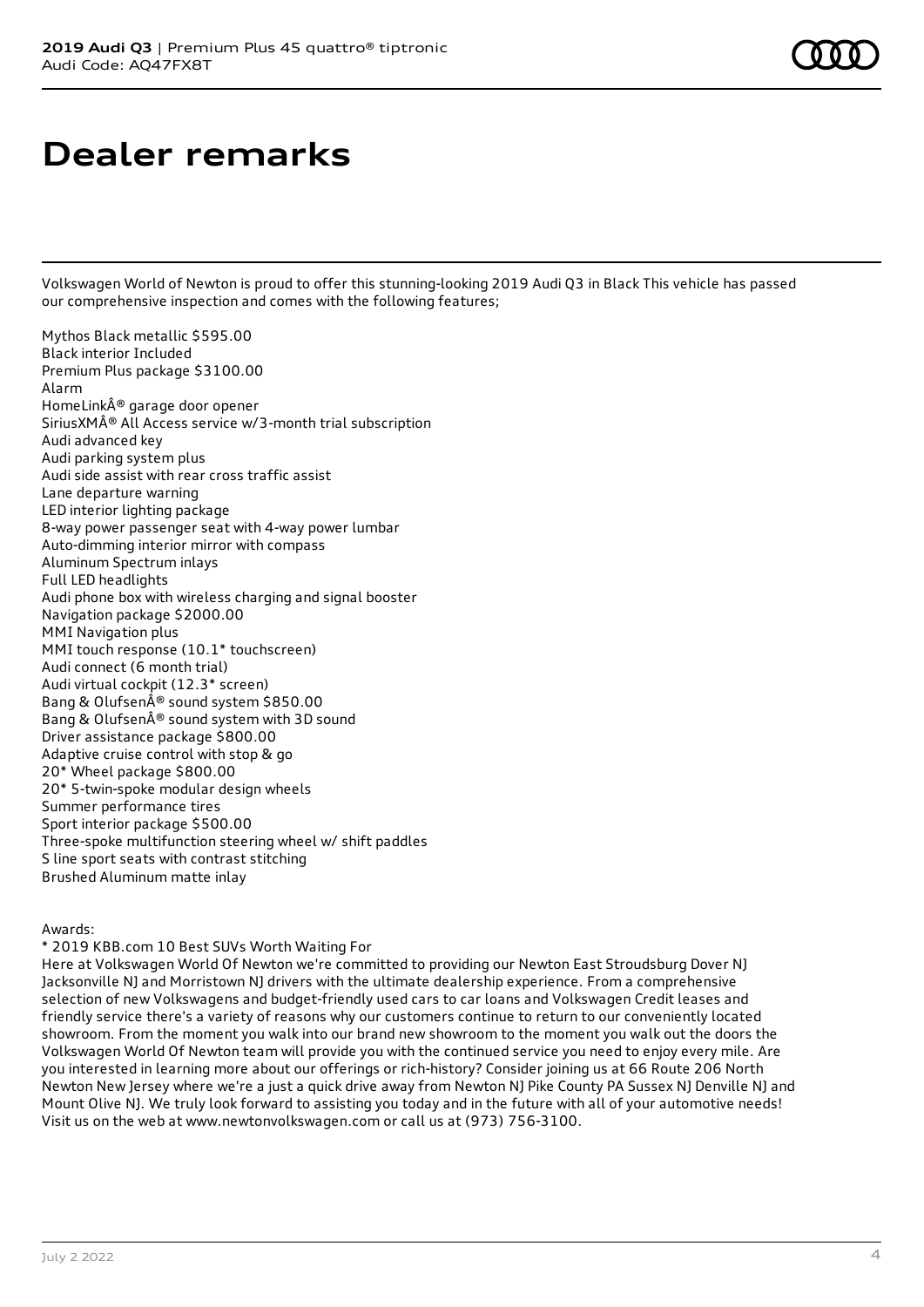## **Technical Specifications**

**(1/2)**

### **Engine**

| Engine type                                 | Four-cylinder                                 | Gear ratios: 8th         | 0.672:1                                      |
|---------------------------------------------|-----------------------------------------------|--------------------------|----------------------------------------------|
| Acceleration (0 - 60                        | 7.0 seconds seconds                           | Gear ratios: 6th         | 1.000:1                                      |
| mph)                                        |                                               | Gear ratios: 7th         | 0.808:1                                      |
| Power Level                                 | 45                                            | Gear ratios: Reverse     | 3.993:1                                      |
| Engine block                                | Cast-iron                                     | Gear ratios: Final Drive | 2.237:1                                      |
| Induction/fuel injection Turbocharged/TFSI® |                                               | Gear ratios: 4th         | 1.433:1                                      |
| Cylinder head                               | Aluminum-alloy                                | Transmission             | Eight-speed Tiptronic <sup>®</sup> automatic |
|                                             |                                               |                          | transmission with quattro <sup>®</sup> all-  |
| Max. output ps/hp                           | $228$ @ rpm                                   |                          |                                              |
|                                             |                                               |                          | wheel drive                                  |
| stroke                                      | Displacement/Bore and 1,984/82.5 x 92.8 cc/mm | Gear ratios: 5th         | 1.205:1                                      |
| Top track speed                             | 130 mph mph                                   | Gear ratios: 2nd         | 3.144:1                                      |
| Torque                                      | 258 lb-ft@rpm                                 | Gear ratios: 3rd         | 1.950:1                                      |

#### **Electrical system**

| Alternator | 140A      |
|------------|-----------|
| Battery    | 360A/69Ah |

#### **Steering**

**Driveline**

| Steering type                              | Electromechanical power steering<br>system |
|--------------------------------------------|--------------------------------------------|
| Turning diameter, curb- 11.7 ft<br>to-curb |                                            |

#### **Suspension**

| Front axle | MacPherson strut front suspension |
|------------|-----------------------------------|
| Rear axle  | Four-link rear suspension         |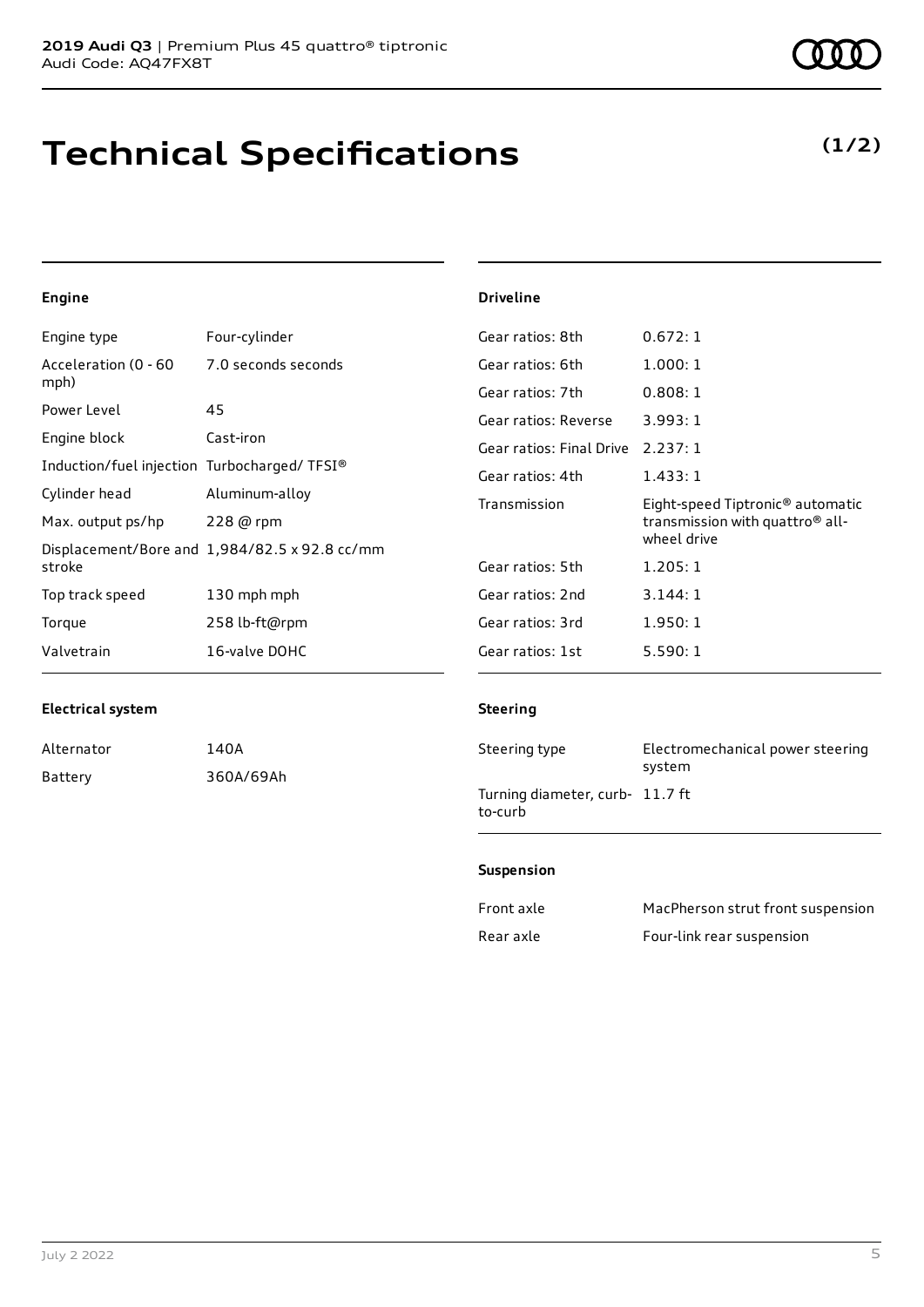## **Technical Specifications**

### **Brake system**

| Front brakes  | 13.4 (ventilated disc) in |
|---------------|---------------------------|
| Rear brakes   | 12.2 (ventilated disc) in |
| Parking brake | electrical                |

#### **Body**

| Material             | Fully galvanized steel unibody      |
|----------------------|-------------------------------------|
| Corrosion protection | Multistep anti-corrosion protection |

#### **Warranty | Maintenance**

| Warranty    | 4-year/50,000-mile Audi New<br>Vehicle Limited Warranty                                   |
|-------------|-------------------------------------------------------------------------------------------|
| Maintenance | 12-month/10,000-mile (whichever<br>occurs first) NO CHARGE first<br>scheduled maintenance |

### **Exterior Measurements**

| Height                           | 62.9 in  |
|----------------------------------|----------|
| Overall width without<br>mirrors | 72.8 in  |
| Length                           | 176.6 in |
| Wheelbase                        | 105.5 in |
| Drag coefficient                 | 0.36 Cw  |
| Overall width with<br>mirrors    | 79.7 in  |
| Track rear                       | 61.9 in  |
| Track front                      | 62.2 in  |
| Curb weight                      | 3,916 lb |
| Ground clearance,<br>loaded      | 29.9 in  |

#### **Interior measurements**

| Seating capacity                          | 5                  |
|-------------------------------------------|--------------------|
| Head room with middle 37.6 in<br>sunroof  |                    |
| Head room with front<br>sunroof           | 39.6 in            |
| Shoulder room, front                      | 56.7 in            |
| Leg room, middle                          | $36.1$ in          |
| Shoulder room, middle                     | 55.1 in            |
| Leg room, front                           | 40.0 in            |
| Cargo volume, rear<br>seatbacks up/folded | 23.72 cu ft, cu ft |



## **(2/2)**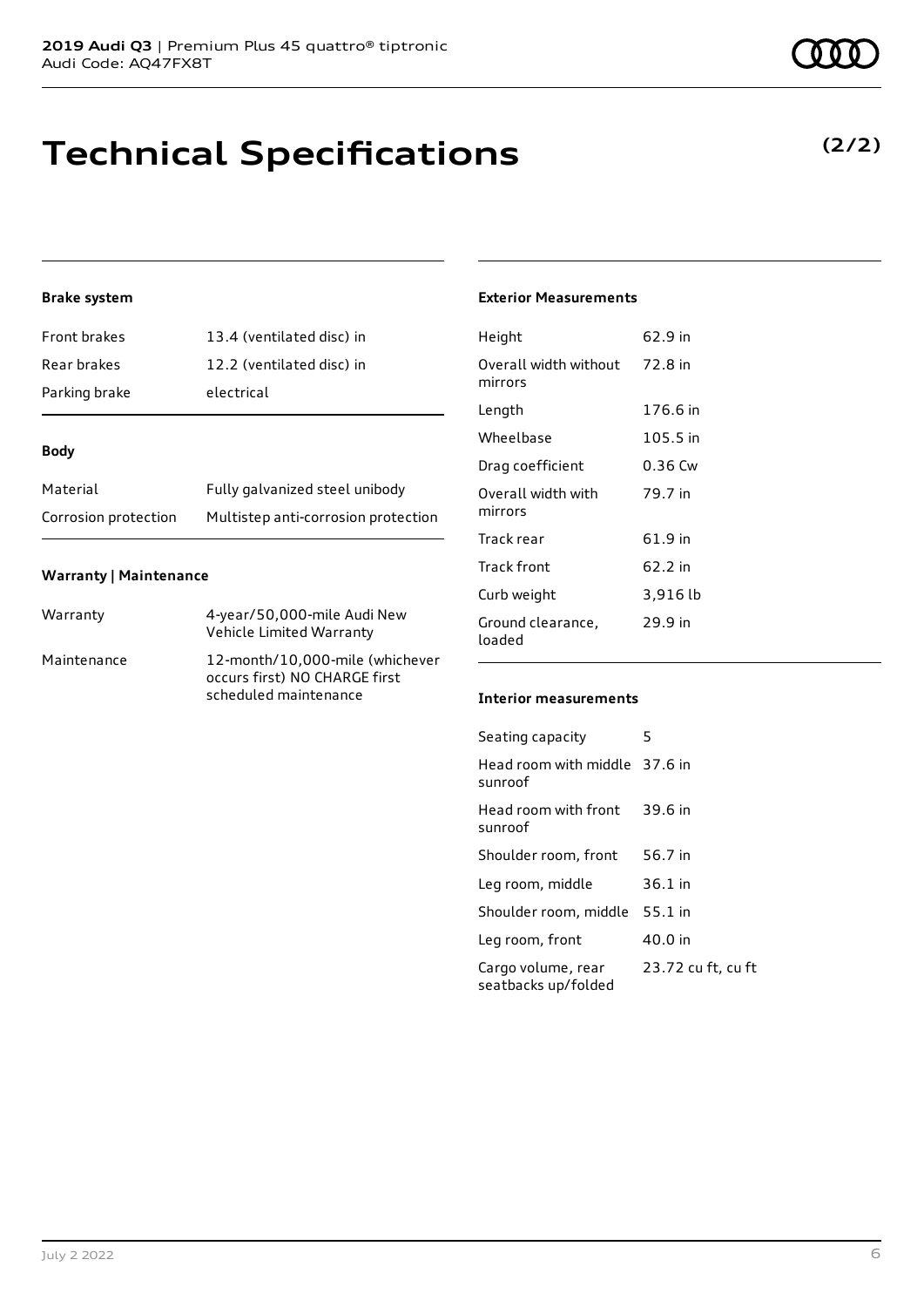## **Consumption- and emission**

#### **Consumption by NEDC**

| urban       | $19 \text{ mpg}$ |
|-------------|------------------|
| extra-urban | 27 mpg           |
| combined    | 22 mpg           |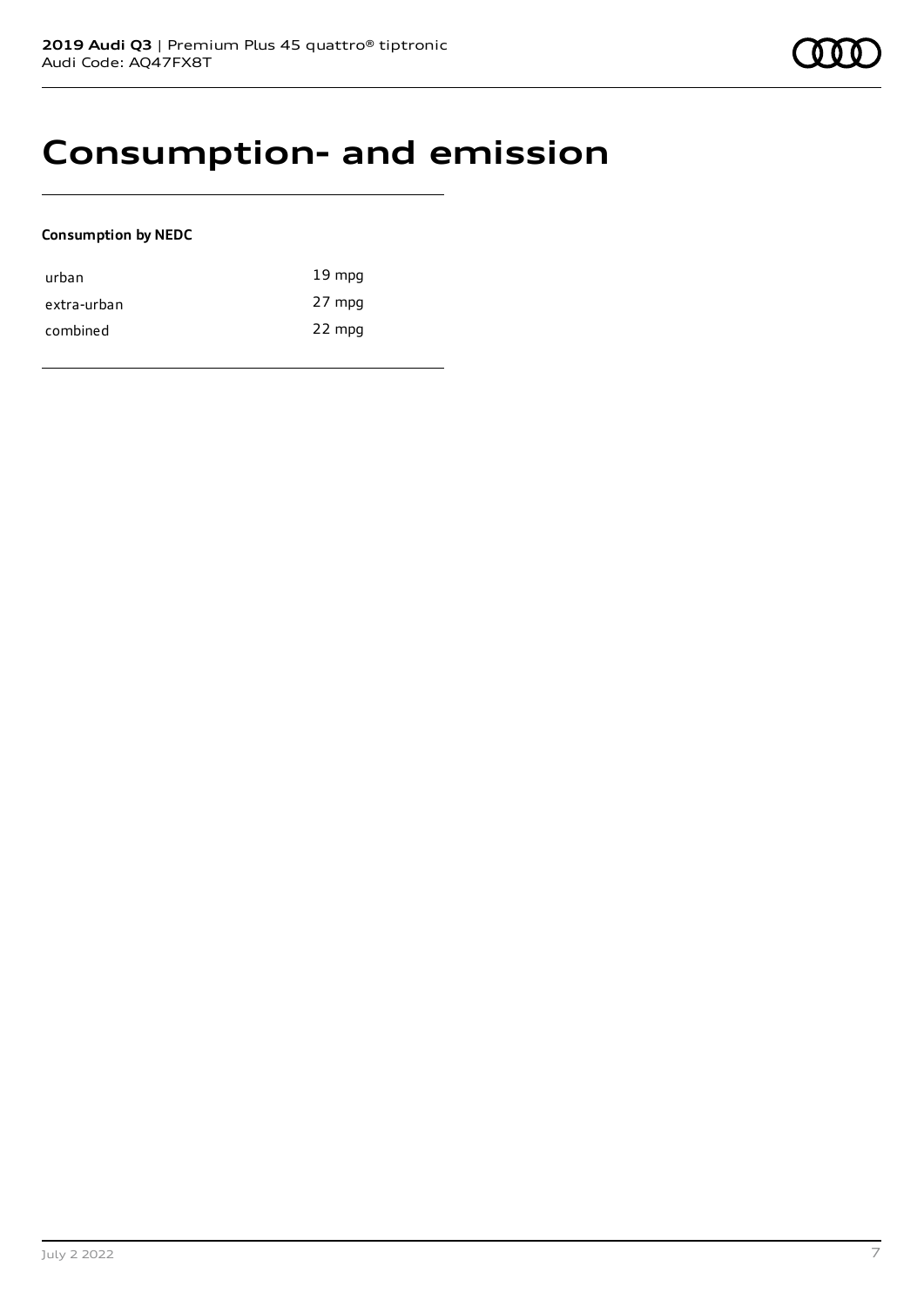# **Contact**

Dealer **Audi Bridgewater**

701 Route 202-206 North 08807 Bridgewater NJ

Phone: +19088009000 FAX: 9087662346

www: [https://www.audibridgewater.com](https://www.audibridgewater.com/)